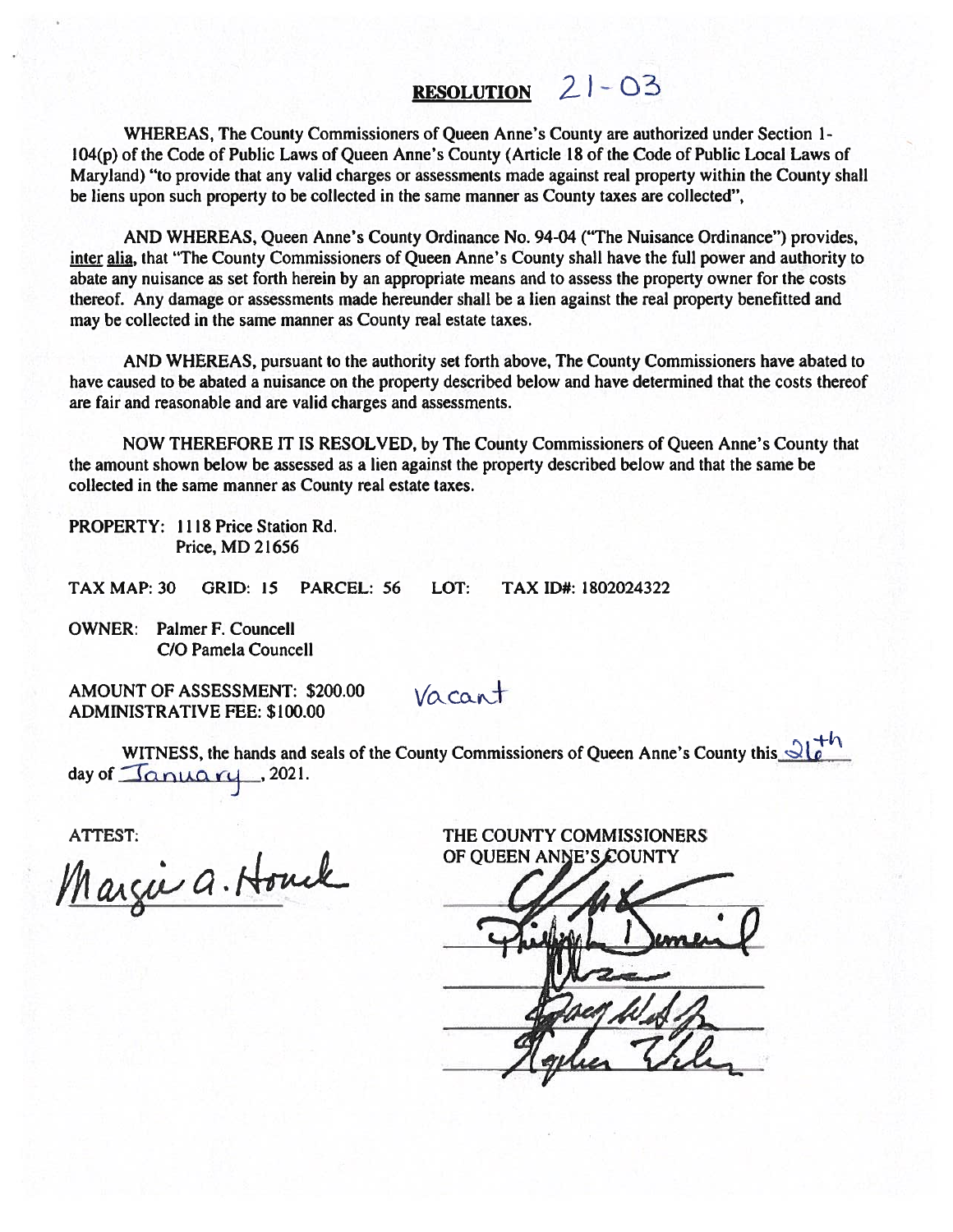

Jack N. Wilson. Jr., District 1 Stephen Wilson, District 2 Philip L. Dumenil. District 3 Christopher M. Corchiarino, District 4

To: County Commissioners **ACTION ITEM** 

From: Vivian J. Swinson Zoning Administrator

Date: January 6, 2021

RE: Map 30, Grid 15, Parcel 56 (1118 Price Station Rd. Price, MD 21656)

On November 7, 2020, an independent contractor hired by the Zoning Office cut the grass at the above referenced address after the property owner ignored repeated attempts by the Zoning Inspector to ge<sup>t</sup> the site to comply with Queen Anne's County Code Chapter 19 Article II §19-2.L.(2) which states: A person may not allow any vegetation to grow higher than 12 inches on any lot or parcel that is: (a) Less than three acres in size; and (b) located in an approved or recorded residential subdivision or any part of which is within 200 feet of <sup>a</sup> neighboring residence.

Attached is the Resolution to place <sup>a</sup> lien on the subject property so the County can be reimbursed for the cost of the grass cutting.

#### Recommended Action:

I move that we approve the Resolution to place <sup>a</sup> lien on the property located at 1118 Price Station Rd. Price, MD 21656 in the amount of \$300.00.

### DEPARTMENT OF PLANNING & ZONING

 $\mathcal{Q} \mu$ een 110 Vincit St., Suite 104 Centreville, MD 21617

Telephone Planning: (410) 758-1255<br>Fax Planning: (410) 758-2905<br>County Commissioners: Fax Permits: (410) 758-4088<br>Fax Permits: (410) 758-3972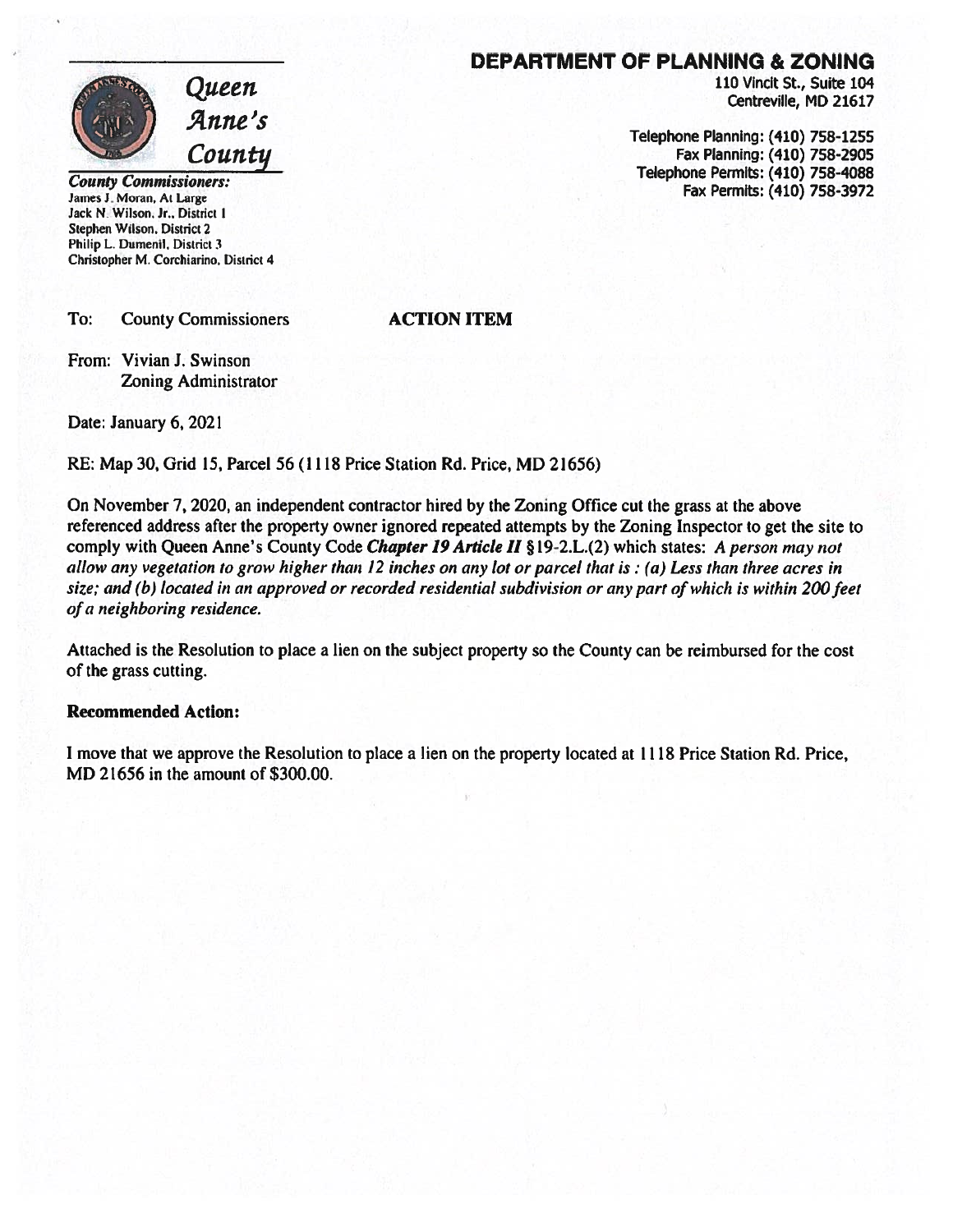

County Commissioners: James J. Moran, At Large Jack N. Wilson, Jr., District I Stephen Wilson, District 2 Philip L. Dumenil, District 3 Christopher M. Corchiarino. District 4

November 16, 2020

Mr. Palmer F. Councell C/O Pamela Councell 817 Fox Meadow Rd. Queen Anne, MD 21657

RE: Tax Map 0030, Parcel 0056(1118 Price Station Rd. Price, MD 21656)

To Whom It May Concern:

Queen Anne's County hired an independent contractor to cut the grass on the property referenced above. Attached is <sup>a</sup> copy of the bill.

Therefore, you have twenty (20) days from the date of this letter to pay the \$200.00 bill, plus an administrative fee of \$100.00 for <sup>a</sup> total of \$300.00. Failure to pay the full amount will result in <sup>a</sup> lien being placed against your property. Please make the check payable to the Queen Anne's County Commissioners and mail it to the Dept. of Planning and Zoning 110 Vincit St., Suite 104, Centreville, MD 21617.

I can be reached at 410-758-4088 Monday through Friday from 8:00am tolO:OOam if you need to contact me. Thank you for your time in this matter.

Sincerely,

')oe Pippin Zoning/Nuisance Inspector

 $check$   $1a/f/d0$ 

Attachments: Invoice: B & K Plant Farm & Landscaping, LLC

#### DEPARTMENT OF PLANNING & ZONING

110 Vincit St., Suite 104 Centreville, MD 21617

Telephone Planning: (410) 758-1255 Fax Planning: (410) 758-2905 Telephone Permits: (410) 758-4088 Fax Permits: (410) 758-3972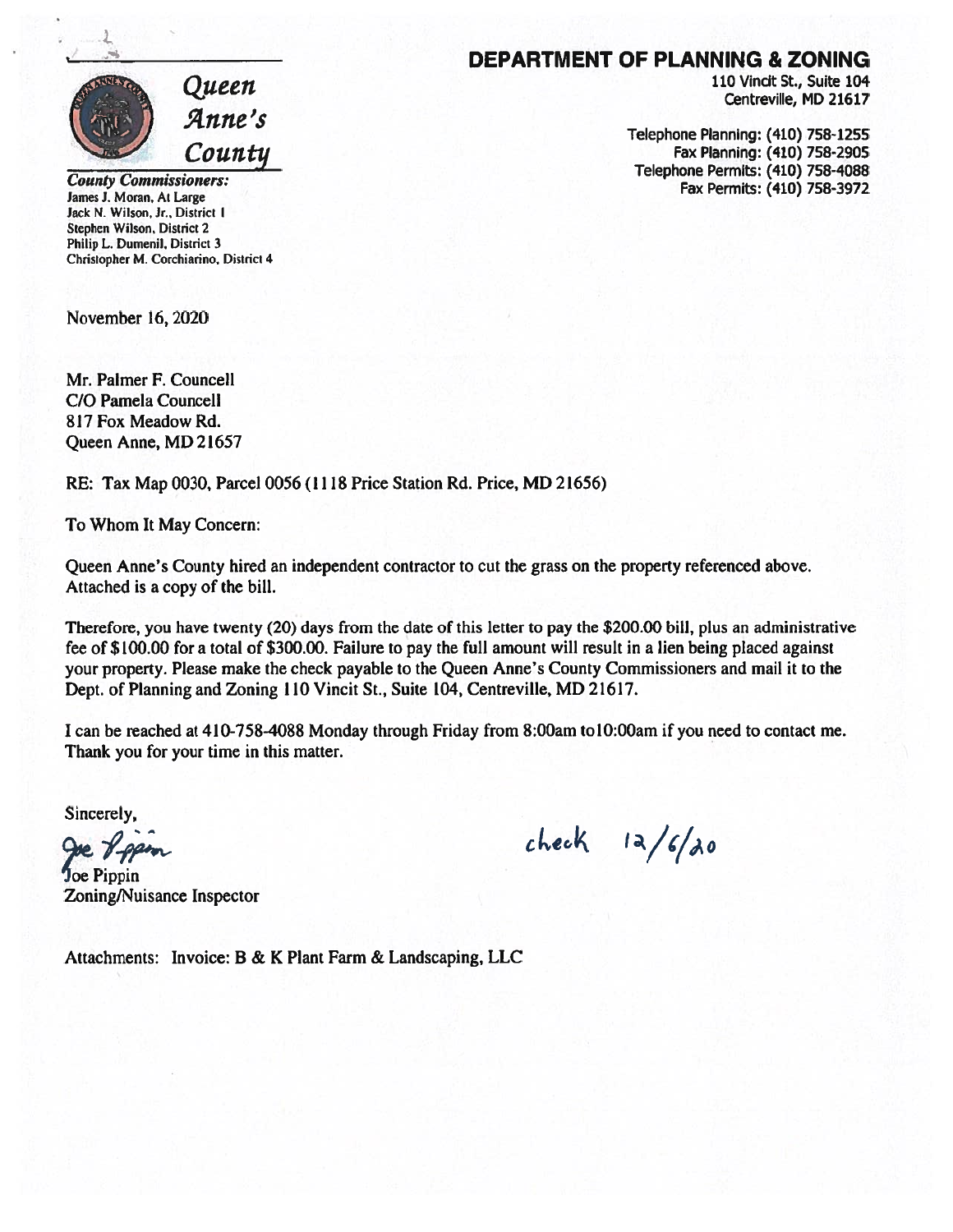B & K Plant Farm & Landscaping, LLC

520 John Powell Road Church Hill, MD 21623 410-778-4445

#### **Bill To**

I

Queen Anne's Co 110 Vincit St. Suite 104 Centreville, MD 21617

## 11/8/2020 **RECEIVED** Date Invoice # 4704

NOV 12 2020

QUEEN ANNE'S COUNTY PLANNING & ZONING

|                                                                     | Description | Amount                   |
|---------------------------------------------------------------------|-------------|--------------------------|
| 11/07 Cut & trimmed tall grass at 1118 Price Station Rd.            |             | 200.00                   |
|                                                                     |             |                          |
|                                                                     |             |                          |
|                                                                     |             |                          |
|                                                                     |             |                          |
|                                                                     |             |                          |
|                                                                     |             |                          |
|                                                                     |             |                          |
|                                                                     |             |                          |
| Thank you for your business. Payment due 10 days from billing date. |             | \$200.00<br><b>Total</b> |

# **Invoice**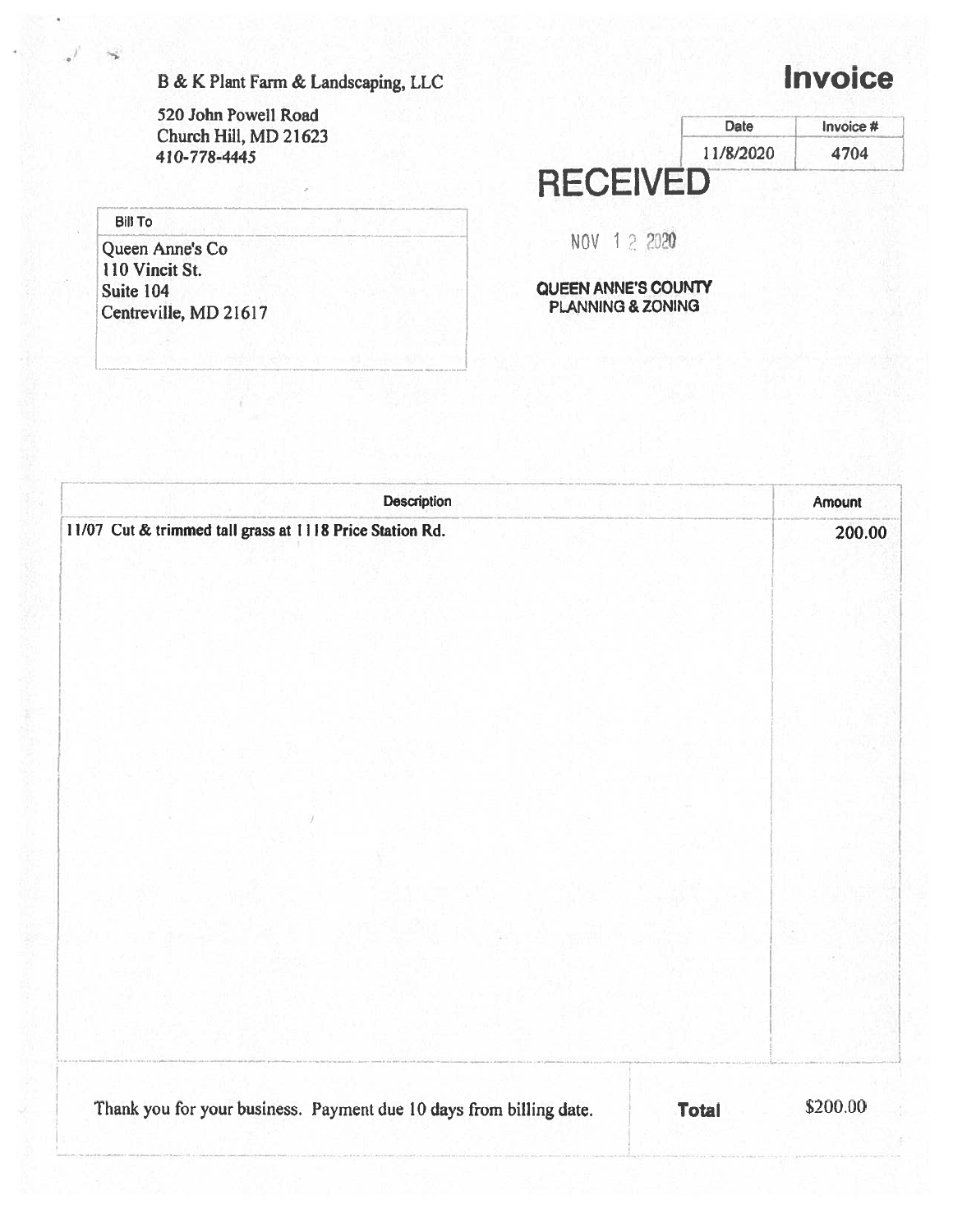

110 Vincit St., Suite 104 Centreville, MD 21617

Telephone Planning: (410) 758-1255 Fax Planning: (410) 758-2905 Telephone Permits: (410) 758-4088 Fax Permits: (410) 758-3972



County commissioners: James J. Moran. At Large Jack N. Wilson. Jr.. District I Stephen Wilson, District 2 Philip L. Dumenil, District 3 Christopher M. Corchiarino, District 4

October 20, 2020

Mr. Palmer F. Councell CIO Pamela Councell 817 Fox Meadow Rd. Queen Anne, MD 21657

RE: Tax Map 0030, Parcel 0056 (1118 Price Station Rd. Price, MD 21656) Tall Grass

To Whom It May Concern:

During an investigation of <sup>a</sup> nuisance complaint on your property, <sup>I</sup> have determined that you are in violation of Queen Anne's County Code Chapter 19 Article II §19-2 L. (2) which states: A person may not allow any vegetation to grow higher than <sup>12</sup> inches on any lot or parcel that is: (a) Less than three acres in site; and (b) located in an approved or recorded residential subdivision or any part of which is within 200 feet of a neighboring residence.

You must cut the entire yard, not just around the house. You have seven (7) days from the date of this letter to address the violation. If the grass is not cut, you may be issued <sup>a</sup> citation or Queen Anne's County may hire an independent contractor to cut the grass. Failure to pay the cost of the grass cutting within fifteen (15) days will result in <sup>a</sup> lien being placed against your property.

<sup>I</sup> can be reached at 410-758-4088 Monday thru Friday from 8am to lOam if you need to contact me.

Sincerely,

Joe Pippin

Joe Pippin<br>Zoning/ Nuisance Inspector<br>- not moved 11/5/20<br>= ovdered moved text Bth